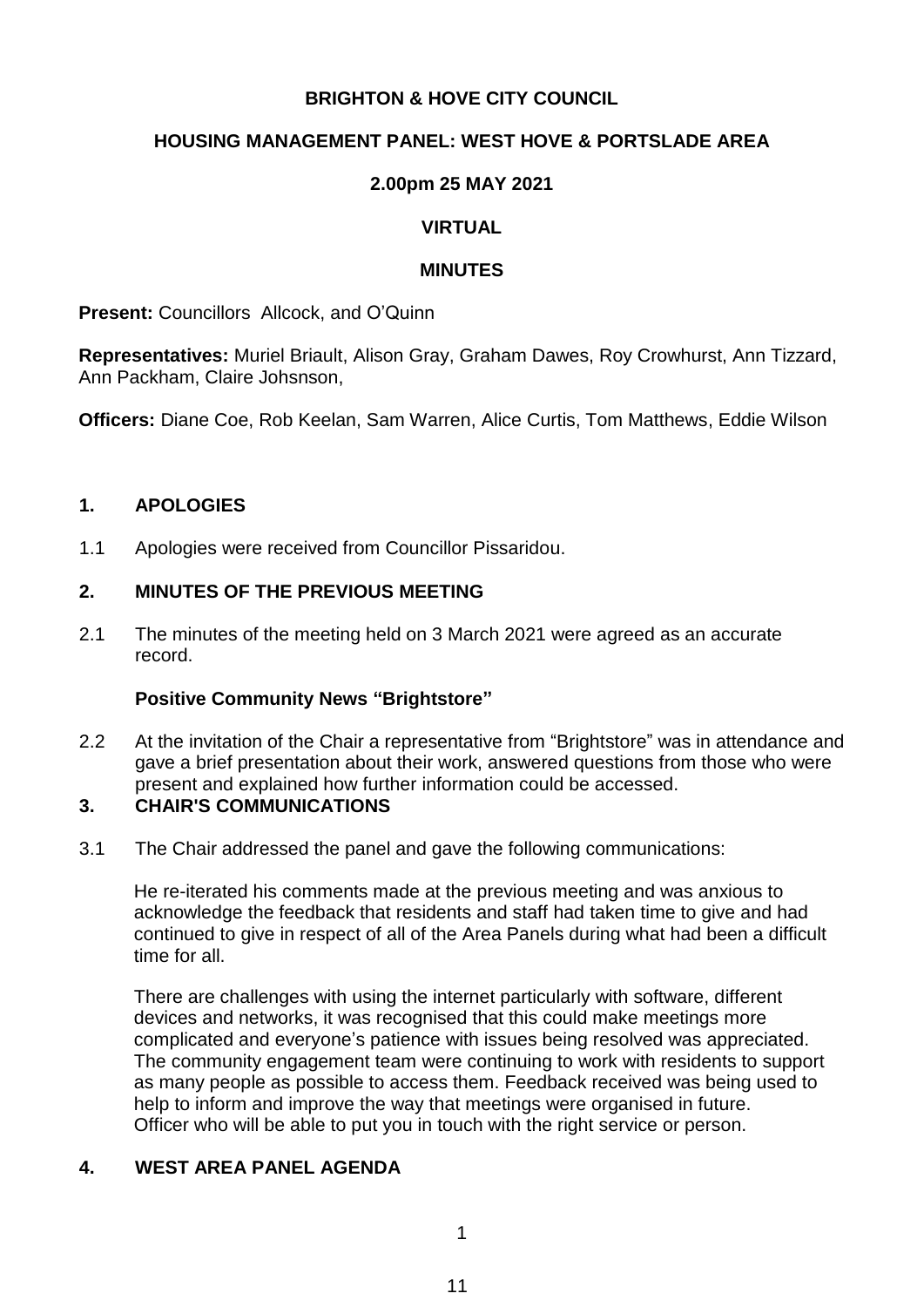# **Review of Previous Actions**

4.1 The Housing Manager referred to an update provided at the previous meeting and stated that an update had been prepared and circulated, although it needed to be acknowledged that this was a work in progress and that there had been some slippage in consequence of Covid.

#### **Responses to Residents Questions**

Item 1 – Maintenance Schedules. The following areas were covered: Housing Repairs & Improvement External Repairs & Redecoration Window Replacement Roof Replacement Door Replacement

4.2 **AGREED** – that the response was satisfactory.

Item 2 – Lack of Action from City Clean

- 4.3 This was being kept under review, officers to continue to be informed of issues.
- . 4.4 **AGREED** – that the response be noted.

Item 3 – MEARs Payment for Estate Development Budget Work

4.5 **AGREED** – Response noted and to be kept under review.

Item 4 – Estate Development Budget

4.6 **AGREED –** Response noted.

Item 5 – Environmental Improvement Budget

4.7 **AGREED –** Response noted. Also noted, that there was a separate report appearing elsewhere on the agenda.

Item 6 - Buy Local

- 4.8 Responses given to issues raised noted. Noted that issues in relation to Recycling Bins at Woods House were being investigated further and that a further update would be provided in due course.
- 4.9 **AGREED** that the response be noted.

Item 7 – Major Works Defects Review.

4.10 **AGREED** – that the response be noted. Also, that was covered by an update report appearing elsewhere on the agenda.

Item 8 – Getting Back Together (North and Central)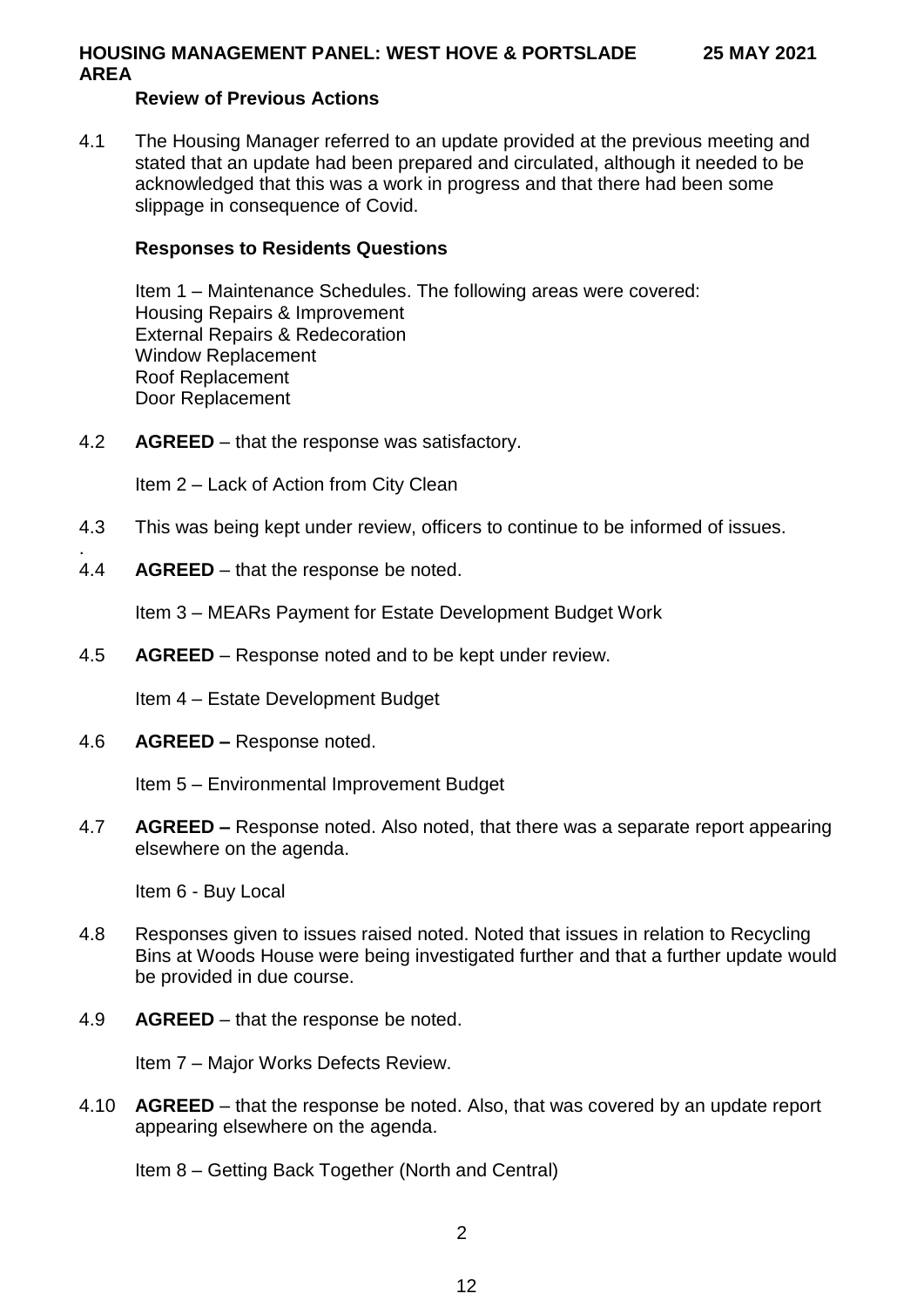4.11 **AGREED** – that the response be noted.

**AREA**

Item 9 – Citywide Conference, Organising Group New Members Needed.

4.12 **AGREED** – that the response and actions taken be noted.

Item 10 – Communications Between Officers and Residents

4.13 **AGREED** – that the response and actions being taken be noted.

Item 11 – Clearance of Overgrown Areas in City Parks

4.14 **AGREED** – that the response and actions being taken be noted.

Item 12 – Estate Development Budget (EDB) Fencing

4.15 **AGREED** – that the response and actions being taken be noted.

# **Items for Housing Committee**

# **Environmental Improvement Budget Update (including Appendix including Major Works Defects Review)**

- 5.1 Officers detailed the various issues highlighted, progress made and planned works going forward and the rationale for those decisions. It was recognised that there had been slippage in consequence of Covid and that there would be a time lag. It would take a while to catch up and progress would not be immediate. The same applied in relation to the major defects review, although works identified as the most pressing would be given priority.
- 5.2 Several of the representatives present sought clarification of the process and expressed concern in respect of some works which they were aware of which had been outstanding for some time, also the need for residents to be kept fully apprised of the process, the different budgets used.
- 5.3 Questions were also raised in relation to harmonisation of the repairs schedules, how elements of the budget were allocated and non-urgent work prioritised and timescales for repairs generally. Officers agreed to look into the queries raised and to report back in due course.
- 5.4 **AGREED –** That the information provided and follow up action to be taken be noted.

# **Annual Report**

- 5.5 The information set out was detailed and amplified by Officers, notwithstanding the impact of Covid work was progressing. Reference was made by those present to the timescale(s) for re-letting empty properties post pandemic. Agreed that a response/update would be provided.
- 5.6 **AGREED –** That the information provided and follow up action to be taken be noted.

# **6. ANY OTHER BUSINESS**